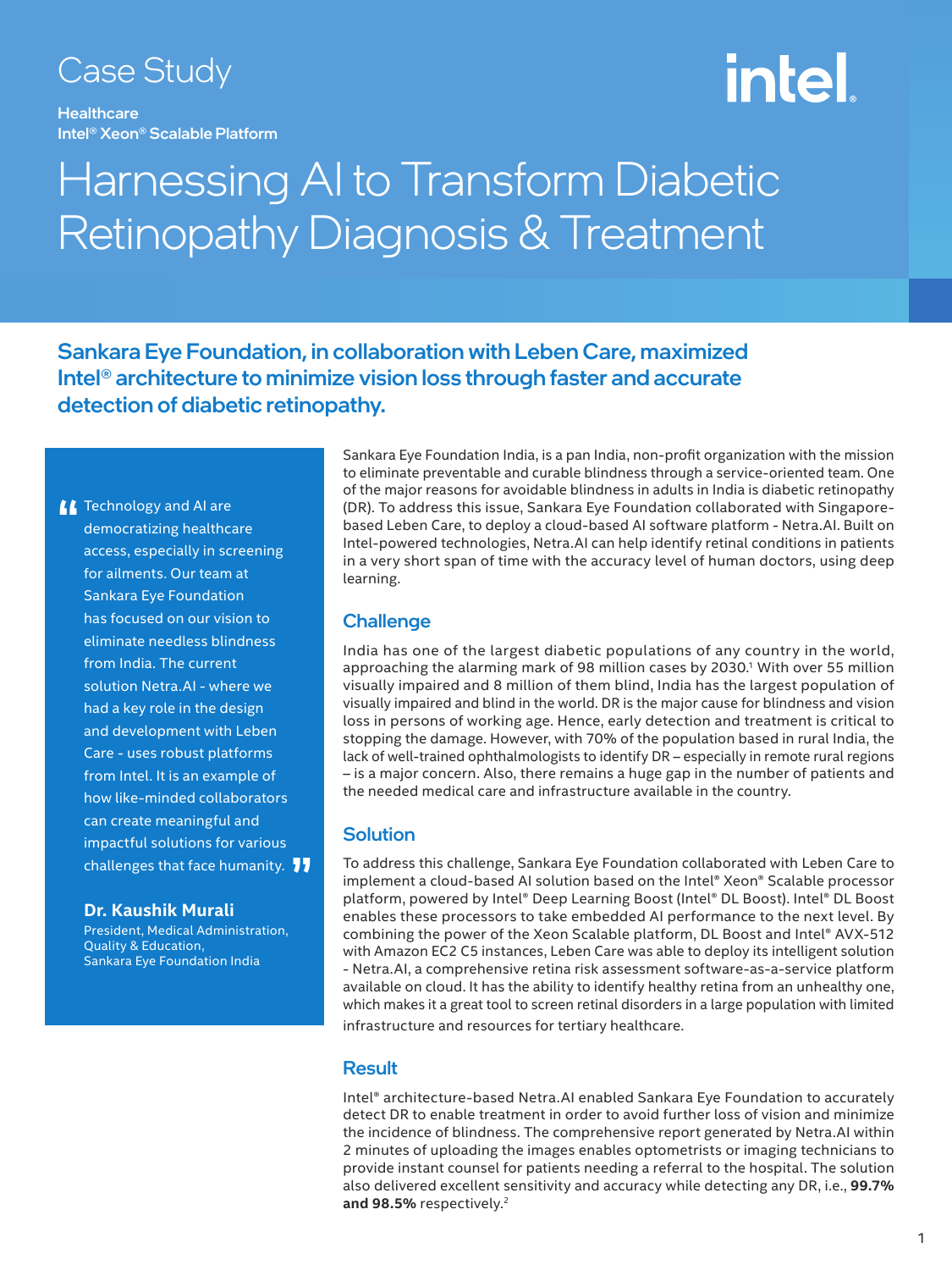#### Innovating to Minimize Vision Loss Caused by DR

The need for proper diabetic screening to reduce the burden of DR-related blindness is growing in India. However, the paucity of trained retinal specialists in India limits effective screening of asymptomatic patients, thereby resulting in patients presenting late with advanced diabetic eye disease. Fundus photograph-based DR screening, in lieu of physical screening, can be performed using manual grading of fundus images by trained graders or retina specialists. The AI technology to detect DR has opened a new front for DR screening and is improving rapidly. The application of this technology to diagnose referable DR patients has a great impact in reducing blindness in patient outcomes.

In the current landscape, every diabetic patient needs to be referred to a retina specialist for management and treatment of DR. Sankara Eye Foundation India used Netra.AI based on Intel® architecture to precisely identify sight-threatening DR and succeeded in greatly reducing the burden of screening on vitreoretinal (VR) surgeons.

Developed by Leben Care in collaboration with Sankara Eye Foundation India, Netra.AI is a comprehensive retina risk assessment software-as-a-service platform that is available in the cloud. Images of patients' eye are captured using fundus cameras and then uploaded to the machine learning-based platform, which receives anonymised patient data either via a web portal or through an API. Through these images, Netra.AI can diagnose retinal conditions like DR, glaucoma, macular degeneration and other retinal pathologies, which require immediate medical attention.



Figure 1: Netra.AI Solution Overview3

Netra.AI, which has been trained to be device-agnostic to specialized low-powered microscopes with attached cameras, provides the option to be used as both online and offline modules, such as a stand-alone box. The solution uses cuttingedge algorithms, developed in collaboration with leading retina experts, with a four-step deep convolutional neural network (DCNN). This neural network helps in detecting retinal photographs from non-retinal images, detecting generic quality distortion for automated image quality assessment, detecting DR stage, and annotating the lesions based upon pixel density in the fundus images.

The solution has the ability to identify normal retina from an abnormal one, which makes it a great tool for screening of retinal disorders in a large population, especially one with limited infrastructure and resources for tertiary healthcare. The model is trained to identify different stages of diabetic retinopathy, and suggest whether the patient may need an early referral or regular monitoring. Furthermore, it can identify glaucoma, which can be a great tool for early screening of this progressive disorder that leads to blindness, and thus help in early treatment and control.

**If** The use of AI to improve disease detection and prevention is a critical step for the healthcare industry and a giant leap for humankind. India has one of the largest healthcare industry and a giant leap for humankind. India has one of the largest diabetic populations in the world and Diabetic Retinopathy (DR) is the major cause for vision loss and blindness in persons of working age. The Intel-powered Netra.ai is a cloud-based AI solution that can scale rapidly to enable faster and accurate detection of retinal disorders in large populations with limited healthcare resources. Sankara Eye Foundation and Leben Care have leveraged the power of Intel® Xeon® Scalable processors and built-in Intel® Deep Learning (DL) Boost to accurately detect DR and enable timely treatment to effectively combat avoidable vision impairment and enable timely treatment to effectiv<br>blindness in diabetic patients. <mark>J J</mark>



#### **Prakash Mallya**

VP & MD, Sales, Marketing and Communications Group, Intel India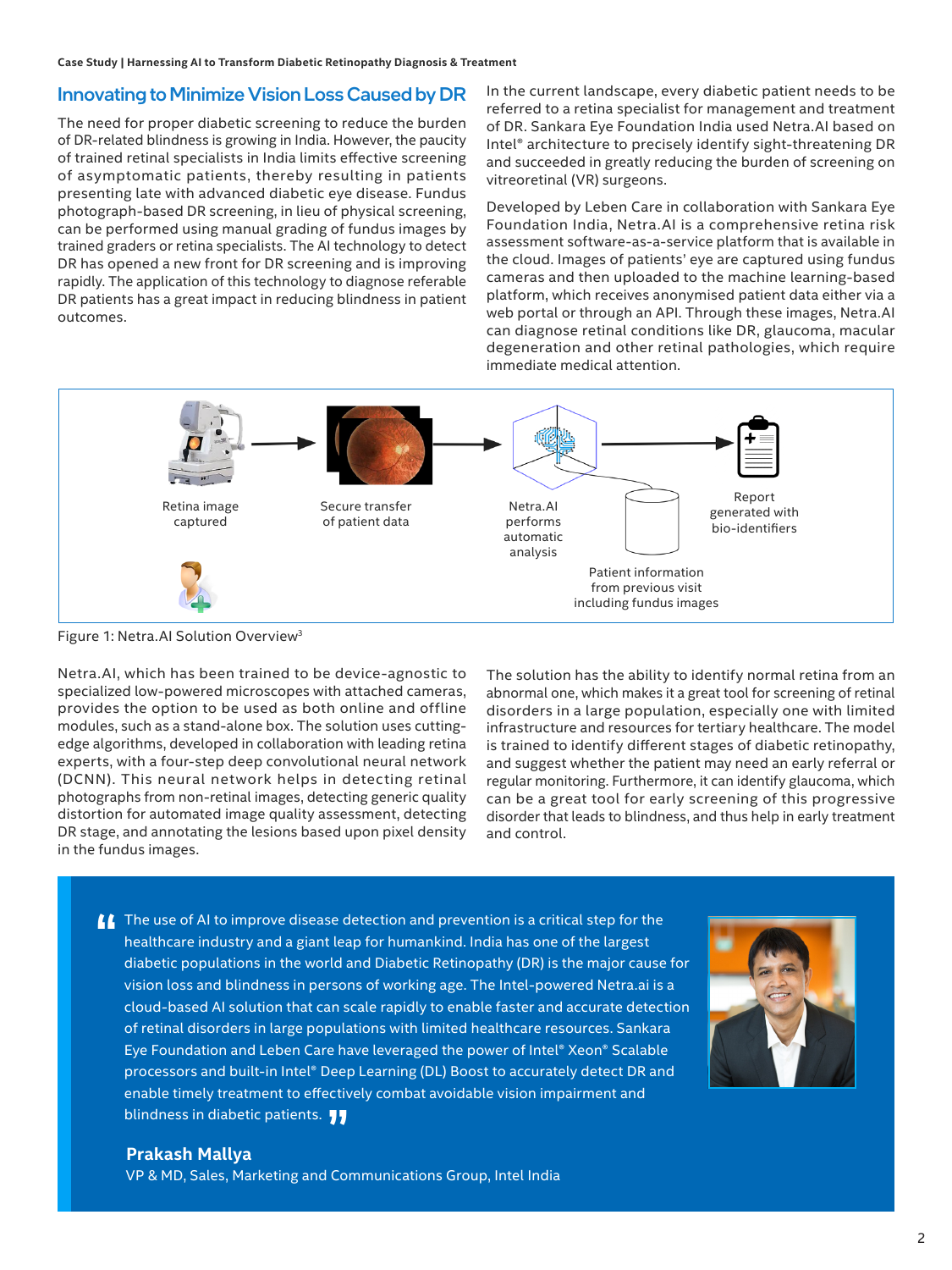

Figure 2: Netra. AI Key Features<sup>4</sup>

#### Powering Advanced AI Capabilities with Intel

Netra.AI maximizes Intel® processors for inferencing of the deep learning model in the production level. Leben Care leveraged AWS' Elastic Compute Cloud (EC2) C5 and M5 instances, powered by Intel® Xeon® Scalable processors. The ophthalmology annotation platform and inferencing of multiple deep learning models, combined with TensorFlow Elastic Inference Accelerators (EIA), provided the ideal environment for running the advanced compute-intensive workloads. The Netra.AI solution leverages Amazon EC2 C5 and M5 instances featuring 2nd Generation Intel Xeon Scalable processors, because they deliver optimal price/performance across compute and memory compared to similar instances based on other processors.

Intel architecture also delivers strong data protection, fast processing of large data volumes, and service flexibility without any performance drawbacks. Intel® Xeon® Scalable processors provided the key capabilities needed to drive the Netra.ai solution, which include:

- **Intel Deep Learning Boost (Intel DL Boost)** offers built-in AI acceleration, with fast deep learning inference performance on image classification in 2nd Generation Intel Xeon Scalable processors.
- **Intel Advanced Vector Extension 512 (Intel AVX-512),**  offers accelerated application performance, enabling significant improvements in workload speeds and data applications.

#### Maximizing the Value of AWS Instances

Amazon EC2 C5 instances, with the computational power of Intel Xeon Scalable processors with Intel AVX-512 and Intel DL Boost, enable Leben Care to drive intelligent Netra.AI solution, powered by ML. AWS provides users access to Intel-optimized images for TensorFlow, Apache MXNet, and PyTorch, in addition to Intel performance libraries, to enhance application performance. Intel and AWS work together to make AI simple, accessible, and fast.

#### Image Quality

With real-time image quality assessment, Netra Screen can nearly eliminate loss of fidelity due to poor image quality.

#### Lesion Annotation

Netra Screen provides a great patient education tool along with insights to users.

#### Advanced Tools

Blood vessel segmentation and image post-processing empower users and specialists with greater insights to make fast and accurate diagnosis.

With Intel-based EC2 instances, which provide the ability to scale by providing the necessary computation power, Netra.AI is now able to provide retinal disorder risk reports in less than a minute, helping the optometrist and at-risk-patients with needed insights. For an optometrist, these insights can help identify when the retina scan must be repeated – due to bad image quality, or for an at-risk-patient getting referred to eye hospital for an immediate medical intervention.

#### Delivering High Impact Results

Netra.AI has screened 3293 patients worldwide to date and identified around 812 at-risk patients (24%). The report generated through Netra.AI not only provides timely identification of DR, but also allows the physicians to educate the patient using the images of the retina, highlighting the severity of the lesions and reinforcing the need for treatment to avoid vision loss.

The solution does not replace ophthalmologists or retinal surgeons. However, through the easier accessibility of these software and their integration with more portable fundus camera devices, which can be operated by a technician alone, this technology increases access for even a non-trained health professional to screen for DR. This outcome is especially beneficial in developing countries like India, where penetration of specialized ophthalmic care is insufficient.

Considering limited resources and an overburdened healthcare system, these kinds of solutions help to reduce the screening burden on healthcare specialists and focus key resources on patients who need immediate care and intervention. It also reduces the time and cost of the patient spent on screening visits to tertiary eye care. The solution helps to correctly classify normal versus abnormal images with very high accuracy, and also helps in identifying patients who don't need further treatment in the hospital, thus avoiding unnecessary travel and saving time for those who do not need DR follow-up care.